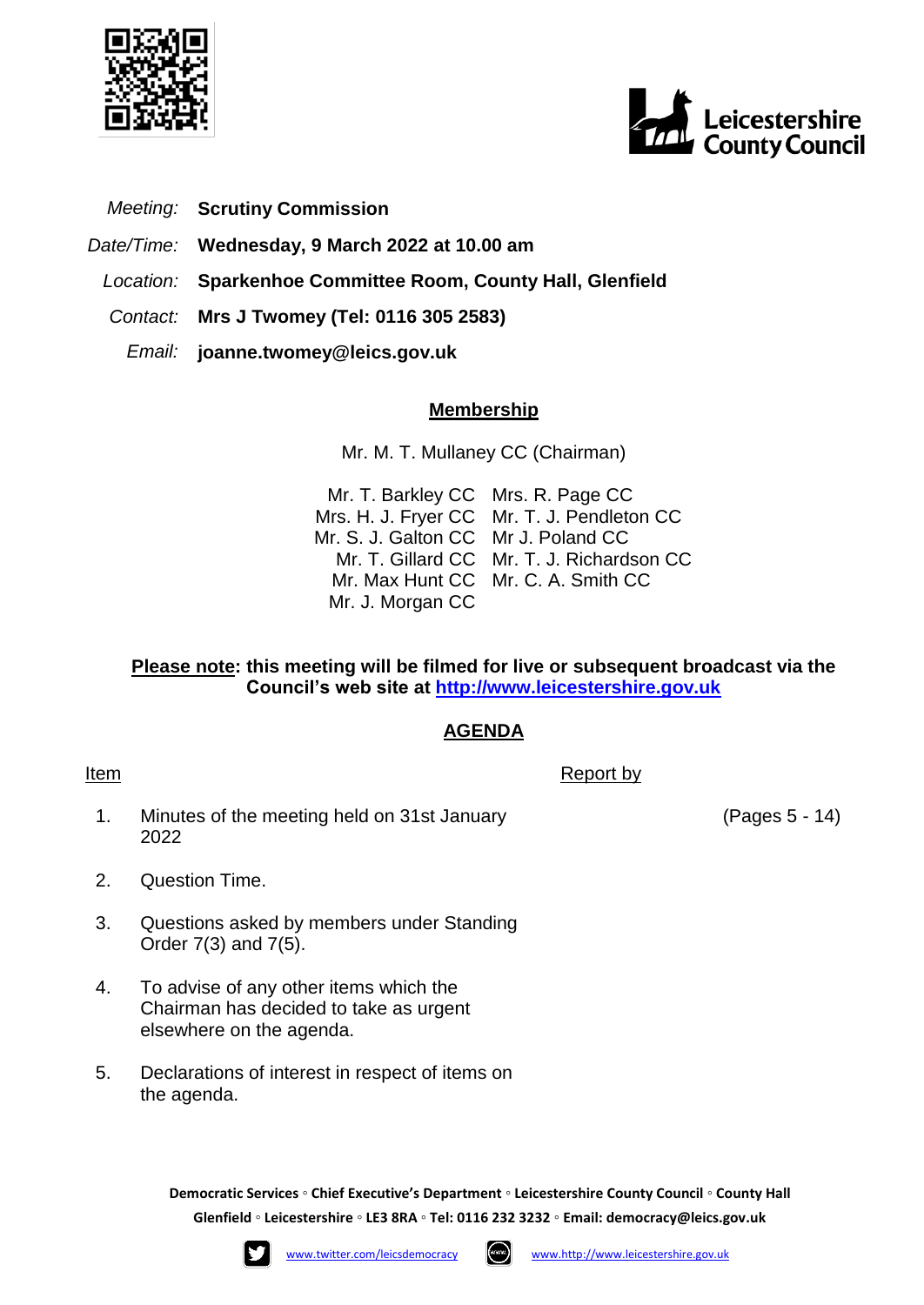| 6.  | Declarations of the Party Whip in accordance<br>with Overview and Scrutiny Procedure Rule<br>16.                                                                                         |                                              |                      |
|-----|------------------------------------------------------------------------------------------------------------------------------------------------------------------------------------------|----------------------------------------------|----------------------|
| 7.  | Presentation of Petitions under Standing Order<br>35.                                                                                                                                    |                                              |                      |
| 8.  | Report of the Scrutiny Task and Finish Group<br>on the Council's Corporate Ways of Working<br>Programme                                                                                  |                                              | (Pages 15 - 36)      |
|     | Mr L. Phillimore CC, Chairman of the Task and Finish Group, will attend to present<br>the report.                                                                                        |                                              |                      |
| 9.  | Corporate Ways of Working Programme -<br>Delivery of Financial Savings                                                                                                                   | Director of<br>Corporate<br><b>Resources</b> | (Pages 37 - 42)      |
|     | Mr L. Breckon CC, Lead Member for Resources, has been invited to attend the<br>meeting for this item on behalf of Mr Bedford CC (Lead Member for Covid Recovery<br>and Ways of Working). |                                              |                      |
| 10. | 2021/22 Medium Term Financial Strategy<br>Monitoring (Period 10)                                                                                                                         | Director of<br>Corporate<br><b>Resources</b> | (Pages 43 - 74)      |
|     | Mr L. Breckon JP CC, Lead Member for Resources, has been invited to attend for<br>this item.                                                                                             |                                              |                      |
| 11. | Outcome of Consultation on the Strategic<br>Plan                                                                                                                                         | <b>Chief Executive</b>                       | (Pages 75 - 126)     |
|     | Mrs P. Posnett CC, Lead Member for Community and Staff Relations, has been<br>invited to attend for this item.                                                                           |                                              |                      |
| 12. | Draft Communities Strategy: Leicestershire<br>County Council Collaborating with our<br>Communities - Our Communities Approach<br>2022-26 - Feedback from Community<br>Engagement         | <b>Chief Executive</b>                       | (Pages 127 -<br>150) |
|     | Mrs P. Posnett CC, Lead Member for Community and Staff Relations, has been<br>invited to attend for this item.                                                                           |                                              |                      |
| 13. | Date of next meeting.                                                                                                                                                                    |                                              |                      |
|     | The next meeting of the Commission is scheduled to take place on Wednesday, $6th$<br>April 2022 at 10.00 am.                                                                             |                                              |                      |
| 14. | Any other items which the Chairman has<br>decided to take as urgent.                                                                                                                     |                                              |                      |